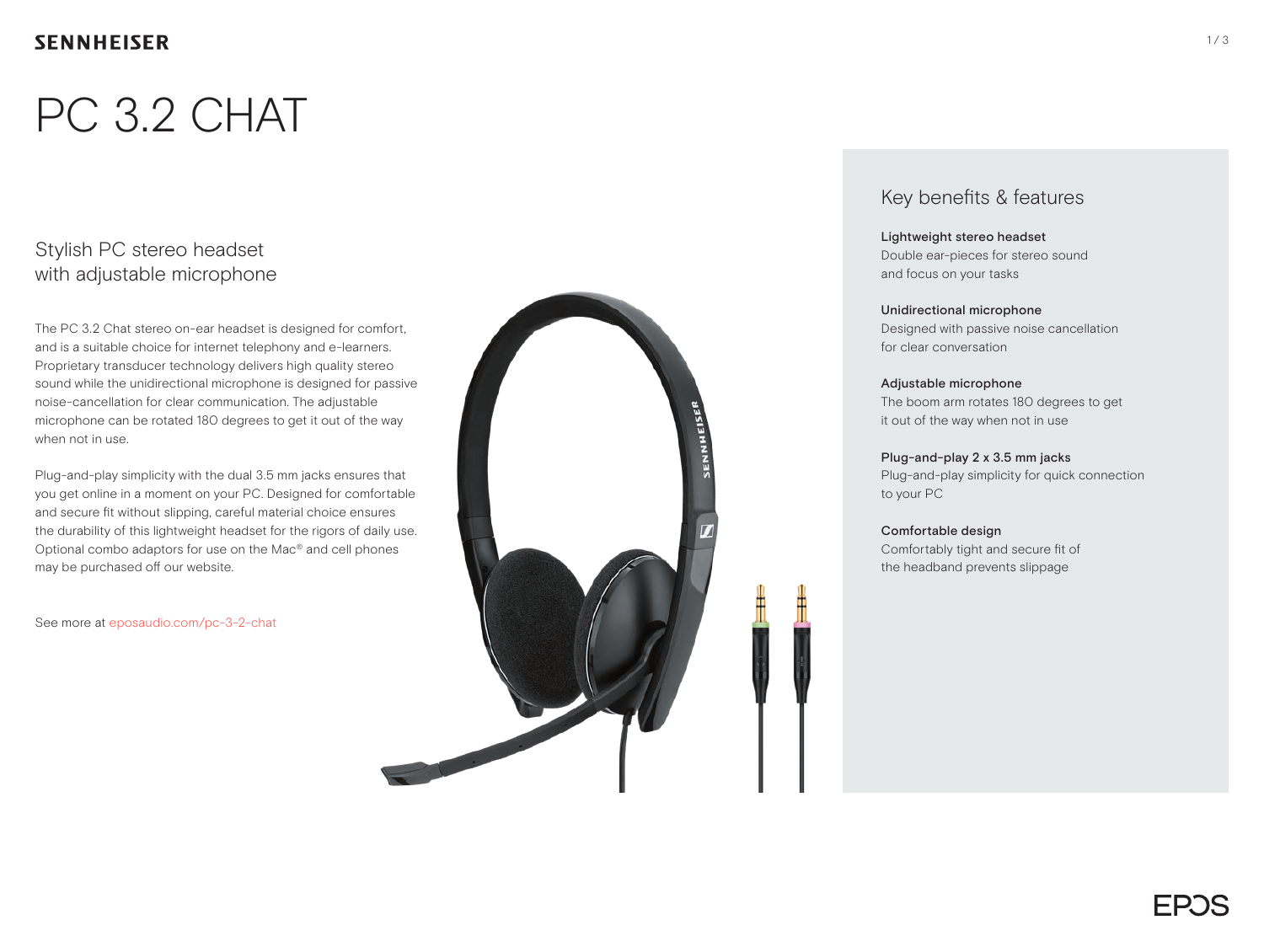## **SENNHEISER**

## PC 3.2 CHAT

## Product data

| . |  |  |
|---|--|--|

| Ear coupling         | On-ear                 |
|----------------------|------------------------|
| Transducer principle | Dynamic, closed        |
| Connectivity         | Wired, 2 x 3.5 mm      |
| Cable length         | 2 <sub>m</sub>         |
| Compatibility        | PC                     |
| Warranty             | 2 years, international |
|                      |                        |
| <b>Headphones</b>    |                        |
| Frequency response   | 20-20,000 Hz           |
| Impedance            | $32\Omega$             |
| Sound pressure level | 100 dB                 |
|                      |                        |
| Microphone           |                        |
| Frequency response   | 100-10,000 Hz          |
| Pick-up pattern      | Unidirectional         |
| Sensitivity          | $-24.9$ dB             |
|                      |                        |

| Packaging                                                 |                                 |
|-----------------------------------------------------------|---------------------------------|
| Dimension of product packaging<br>$(L \times W \times H)$ | 228 x 191 x 75 mm               |
| Package weight<br>(incl. complete product and packaging)  | 314,5g                          |
| Dimension of master carton<br>$(L \times W \times H)$     | 411 x 406 x 279 mm              |
| Units in distributor master carton                        | 10 <sup>°</sup>                 |
| <b>Content of delivery</b>                                |                                 |
| What's in the box                                         | Quick Start Guide, Safety Guide |
|                                                           |                                 |
|                                                           |                                 |